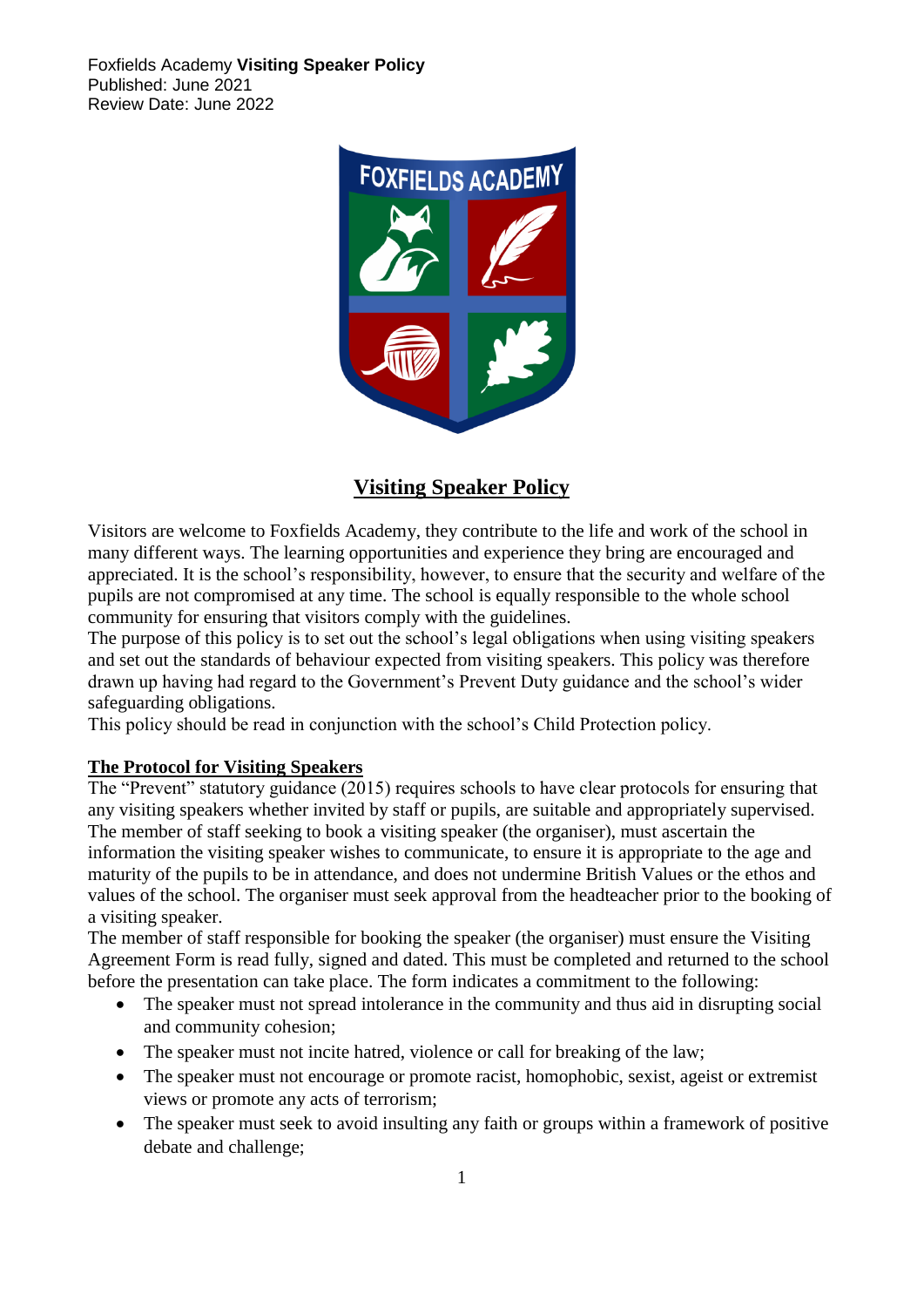- The speaker must adhere to the school's equal opportunities and safeguarding policies;
- The speaker must provide detailed information regarding the content of the presentation, including copies of physical resources if requested, to the organiser prior to the presentation taking place;
- The visiting speaker is not permitted to raise or gather funds for any external organisation or cause without permission from the headteacher.

The protocols are:

- All visiting speakers to have a nominated point of contact at the school (the organiser);
- The organiser will undertake appropriate suitability and background checks on the visiting speaker and any organisation they present;
- The visiting speaker should complete a Visiting Speaker Agreement Form prior to entering the main school building;
- The visiting speaker should be met at reception, signed in and be issued with a visitors' badge which must be worn at all times;
- The visiting speaker must provide; photographic identification, professional identification/verification of booking, and DBS certificate: -if the visiting speaker has an Enhanced DBS certificate they are permitted to be in the school building unaccompanied by another member of staff, however, the requirement to work unaccompanied with pupils is uncommon and must be agreed by the headteacher in advance.

-if the visiting speaker does not hold an Enhanced DBS certificate, they must not be alone with pupils at any point and will be assigned a member of staff to accompany them for the duration of their visit;

- After the presentation, the speaker should be accompanied to reception in order to sign out and return the visitors badge;
- In the unlikely event that the talk/presentation does not meet the requirements of the visiting speaker agreement, the senior leadership team have the right and responsibility to interrupt and/or stop a presentation;
- If any concerns arise during the presentation, these should be reported immediately to the designated safeguarding lead and/or the headteacher depending on the nature of the concerns;
- The organiser will conduct a post-event evaluation of how the visit met the needs of our pupils.